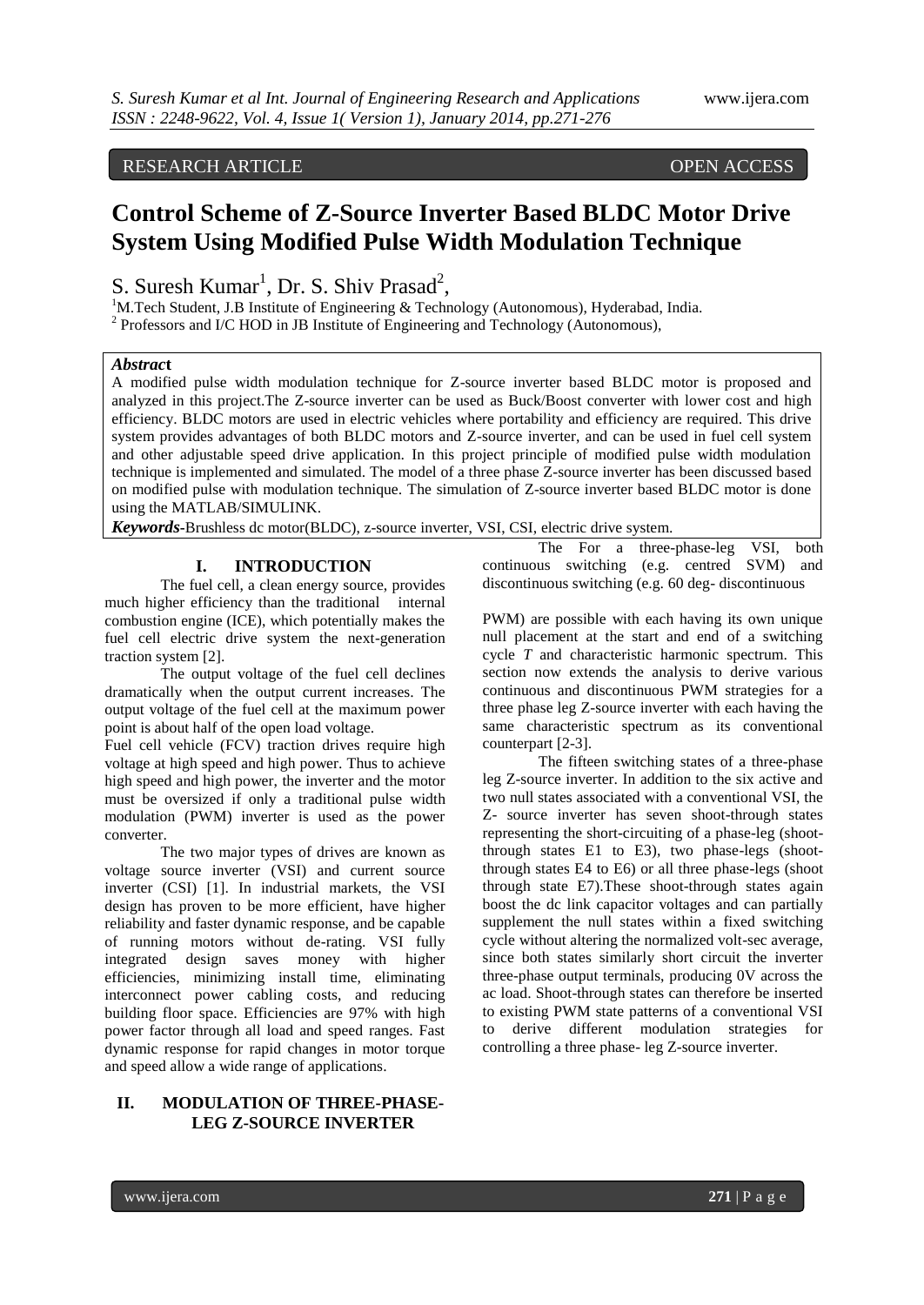

#### **2.1 Z-Source Inverter**

To overcome the above problems of the traditional V-source and I-source inverter, this project presents an impedance-source (or impedance-fed) power inverter (abbreviated as Z-source inverter) and its control method for implementing dc-to-ac, ac-todc, ac-to-ac, and dc-to-dc power conversion [8]. It employs a unique impedance network (or circuit) to couple the converter main circuit to the power source, load, or another converter, for providing unique features that cannot be observed in the traditional Vsource and I-source inverter where a capacitor and



 $\vert \psi \vert = A$  switch or a combination of switching device(s) and/or diode(s) Fig.2 General structure of the Z-source inverter

# **III. Z – SOURCE INVERTER BASED BLDC MOTOR DRIVE SYSTEM**

Fig .3.1 shows the main circuit of the proposed Z- source inverter based BLDC drive system. a voltage-type Z- source inverter is utilized instead of the traditional voltage source inverter(VSI) or current source inverter(CSI), to feed electric energy from the dc source to the brushless dc motor to gain the buck/boost ability, the pulse width modulation[4].

According to the operation principle of BLDC, two phases are conducted in the non commutation stage fig 3.2 shows an equivalent circuits when the phase a and b windings are conducted with the current flows form phase a winding to phase b winding the shoot through states can be generated via showing either any one arm or both arms in the bridge. The burs line and arrows

indicates the path and direction of the currents, respectively from fig 3.(a) and 3.(b).It can be seen that only two semiconductor devices (IGBT or the anti parallel diode) in different arms of the bridge are conducted in the non shoot through modes



Fig.3 Equivalent circuits during non – commutation stage

a) active state (b) open state (c) shoot – through.

(PWM) method should be used to control the Z-source inverter to generate shoot-through states. Unlike the Z-source inverter based ASD system with induction machines, the output currents of the Zsource inverter in the proposed BLDC drive system are composed of square waveforms of  $120^0$  electrical degree. Consequently, the operation principle, the modeling method and the control are all different from the Z-source inverter based ASD system with induction machines.



Fig. 4 Z – source inverter based BLDC Motor

In the phase commutation stage, the switch S1 is shut off, and the switch S5 is turned on at the same time. There are three devices conducted in the non-shoot-through modes, as shown in Fig 5. (a) and (b).While in the shoot-through modes, five devices may be conducted when the shoot-through occurs in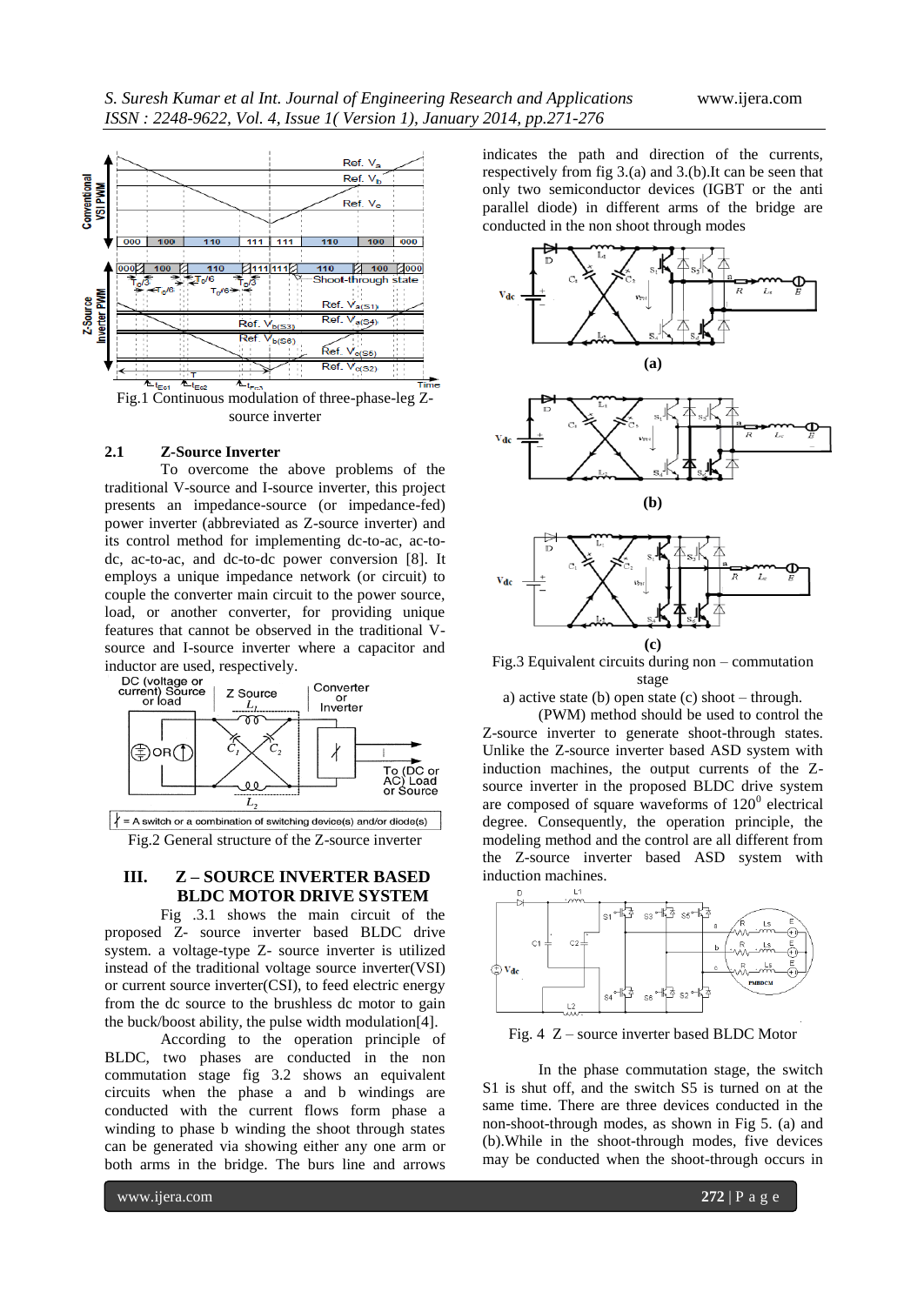one phase arm, as shown in Fig 5.(c). And seven devices maybe conducted if the shoot-through occurs in two phase arms. It is worth noting that, the shootthrough states should be generated by gating on the lower switch only when the inverter output is in 'active' state. For example, in Fig  $5(c)$ , the switches S1 and S6 are triggered to feed the phase a and b windings, the switch S4 is used to shorted the arm, and the sketch of gating signals to the witches S1, S6 and S4 can be seen in Fig.5.









**(c)**

Fig.5 Equivalent circuit during phase commutation stage (a) active state (b) Open state (c) shoot – through state.



Fig.6 Waveform of the Gate Signals

Taking the duty ratio of  $S_1$  is  $D_1$  and the duty ratio of  $S_2$  is  $D_2$  the average output voltage of the inverter is

$$
V_0 = \frac{D_1 - D_4}{1 - 2D_4} V_{dc}
$$

 $0 < D_1$ ,

Where  $0 < D_4 < 0.5$ ,

www.ijera.com **273** | P a g e

$$
D_4 < D_1 \text{ and } 0 < \frac{D_1 - D_4}{1 - 2D_4} < \infty
$$

It can be seen that the output voltage can be bucked and boosted within a wide range. A straight line is used to control the shoot-through states. When the triangular waveform is lower than the straight line, the circuit turns into shoot through modes.

#### **IV. STATE SPACE MODEL**

State-space models have been broadly applied to study macroeconomic and financial problems. For example, they have been applied to model unobserved trends, to model transition from one economic structure to another, to forecasting models, to study wage-rate behaviors, to estimate expected inaction, and to model time-varying monetary reaction functions [6-7].

#### **4.1 Modeling of the Impedance Source Network**

Generally, the Z-source network can operate in six possible states, in which three states are desired while the other three are undesirable. And the undesirable states can be avoided by choosing appropriate values of the inductors and capacitors of the impedance network. It is supposed that only the three desired states are considered in the following analysis [4]. The desired open state, active state and shoot-through state are illustrated in Fig  $7(a)$ , (b) and (c), respectively [5].

Assuming that the Z-source network is symmetrical, that is  $L_1 = L_2 = L$ ,  $C_1 = C_2 = C$ ,  $i_{L1} = i_{L2} = i_L$  and  $v_{C1} =$  $v_{C2} = v_{C2}$ 



Fig.7 Equivalent circuit of  $Z$  – source network in (a) Open State (b) active state (c) shoot – through state

The state variables are chosen as iL and  $v<sub>C</sub>$ the input variables are  $V_{dc}$  and i<sub>PN</sub> and the output variables are denoted by v<sub>PN</sub> and idc. Then from Fig.7(a), the state equations and output equations during the open state can be written as

$$
\begin{bmatrix} \frac{di_L}{dt} \\ \frac{dv_c}{d_t} \end{bmatrix} + \begin{bmatrix} 0 & -\frac{1}{L} \\ \frac{1}{C} & 0 \end{bmatrix} \begin{bmatrix} i_L \\ v_c \end{bmatrix} + \begin{bmatrix} \frac{1}{L} & 0 \\ \frac{L}{0} & 0 \end{bmatrix} \begin{bmatrix} V_{dc} \\ i_{PN} \end{bmatrix}
$$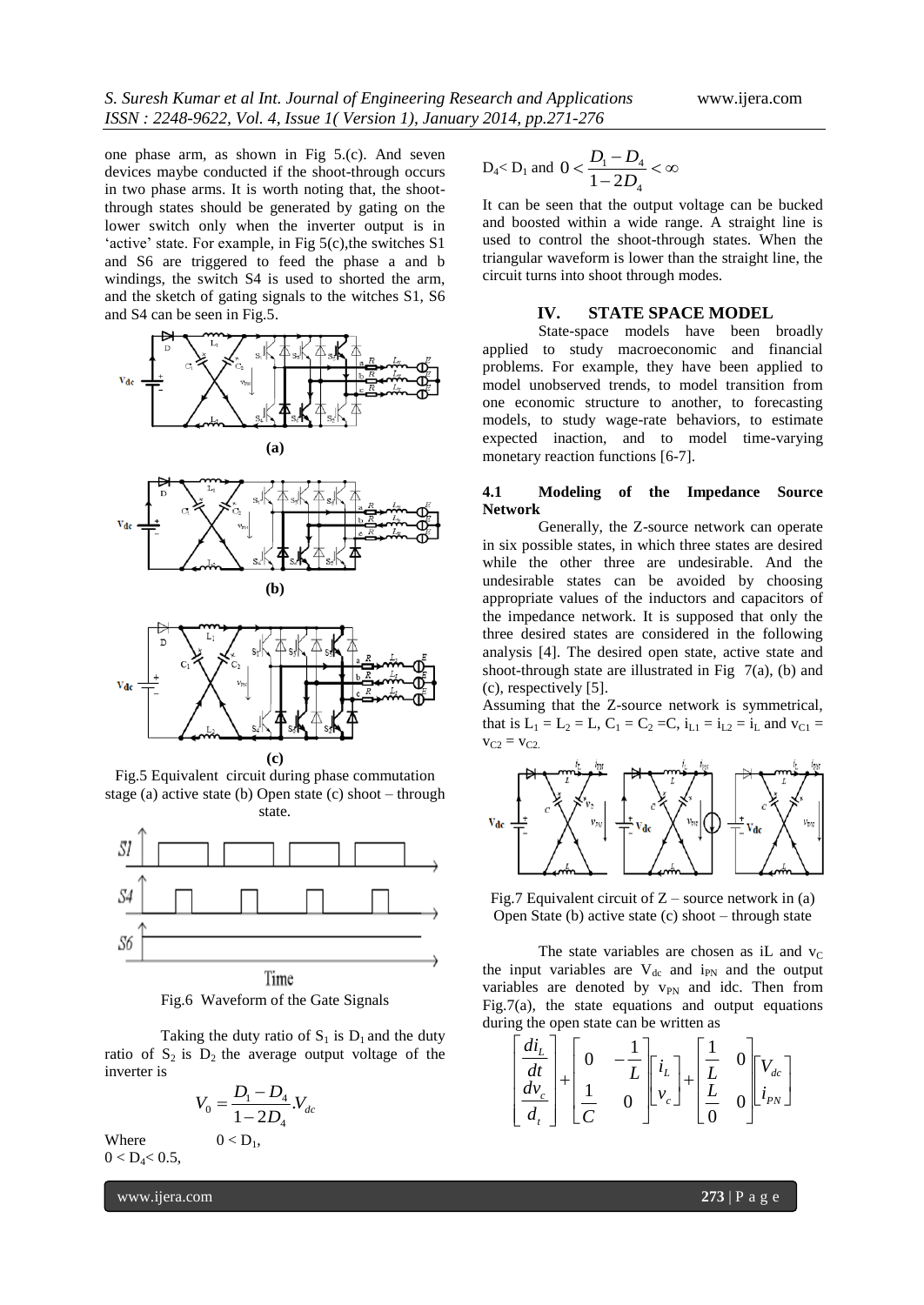$$
\begin{bmatrix} V_{PN} \\ i_{dc} \end{bmatrix} = \begin{bmatrix} 0 & 2 \\ 2 & 0 \end{bmatrix} \begin{bmatrix} i_L \\ v_c \end{bmatrix} + \begin{bmatrix} -1 & 0 \\ 0 & 0 \end{bmatrix} \begin{bmatrix} V_{dc} \\ i_{PN} \end{bmatrix}
$$
 (1)

From Fig.7(b) the state and output equations during the active state are

$$
\begin{bmatrix} \frac{di_L}{dt} \\ \frac{dv_c}{dt} \end{bmatrix} + \begin{bmatrix} 0 & -\frac{1}{L} \\ \frac{1}{C} & 0 \end{bmatrix} \begin{bmatrix} i_L \\ v_c \end{bmatrix} + \begin{bmatrix} \frac{1}{L} & 0 \\ 0 & -\frac{1}{C} \end{bmatrix} \begin{bmatrix} V_{dc} \\ i_{pN} \end{bmatrix}
$$

$$
\begin{bmatrix} V_{PN} \\ i_{dc} \end{bmatrix} = \begin{bmatrix} 0 & 2 \\ 2 & 0 \end{bmatrix} \begin{bmatrix} i_L \\ v_c \end{bmatrix} + \begin{bmatrix} -1 & 0 \\ 0 & -1 \end{bmatrix} \begin{bmatrix} V_{dc} \\ i_{pN} \end{bmatrix}
$$
 (2)

And from Fig.7(c), the state equations and output equations during the shoot-through state can be expressed as

$$
\begin{bmatrix} \frac{di_L}{dt} \\ \frac{dv_c}{dt} \end{bmatrix} + \begin{bmatrix} 0 & \frac{1}{L} \\ -\frac{1}{C} & 0 \end{bmatrix} \begin{bmatrix} i_L \\ v_c \end{bmatrix} + \begin{bmatrix} 0 & 0 \\ 0 & 0 \end{bmatrix} \begin{bmatrix} V_{dc} \\ i_{PN} \end{bmatrix}
$$

$$
\begin{bmatrix} V_{PN} \\ i_{dc} \end{bmatrix} = \begin{bmatrix} 0 & 0 \\ 0 & 0 \end{bmatrix} \begin{bmatrix} i_L \\ v_c \end{bmatrix} + \begin{bmatrix} 0 & 0 \\ 0 & 0 \end{bmatrix} \begin{bmatrix} V_{dc} \\ i_{PN} \end{bmatrix}
$$
(3)

### **V. SIMULINK**

The performance of the z-source inverter for BLDC motor drive using modified pulse width modulation technique has been established. Simulation model has been established using Matlab/Simulink. The simulation circuit arrangement is shown in fig 8. The ideal DC voltage source of 300V is taken and simulation studies have been performed.The main parameters of the simulation model are listed below in table I.

|  |  | Table. I Main Simulation Parameters |  |
|--|--|-------------------------------------|--|
|--|--|-------------------------------------|--|

| Description          | Ratings            |  |  |  |
|----------------------|--------------------|--|--|--|
| Rated voltage of the | 300V               |  |  |  |
| motor                |                    |  |  |  |
| Rated power of the   | 8.5kW              |  |  |  |
| motor                |                    |  |  |  |
| Rated speed of the   | 1200r/min          |  |  |  |
| motor                |                    |  |  |  |
| Inductors of         | $L1=L2=$           |  |  |  |
| Z-source network     | 1000uH             |  |  |  |
| Capacitors of        | $C1 = C2 = 500$ uF |  |  |  |
| Z-source network     |                    |  |  |  |
| Switching frequency  | 10kHz              |  |  |  |

Form ease of analysis, the dynamic response of the fuel cell is ignored and the fuel cell is modeled as an ideal dc voltage source of 300V, which is lower than the rated voltage of the PMBDCM. The speed and current closed loop control is applied to control the PMBDCM, and simulation studies have been performed with and without shoot-through mode.



Fig.8 Simulation model of Z-Source Inverter modified PWM Control Based BLDC motor

### **5.2 Subsystem for Modified Pulse Width Modulation Control**



Fig.9 Subsystem for Modified Pulse Width Modulation Control

#### **5.3 Simulation results using modified PWM Technique**

The simulation was run for 2 seconds. The waveforms of the stator phase current, capacitor voltage, rotor speed, torque, inductor current are observed.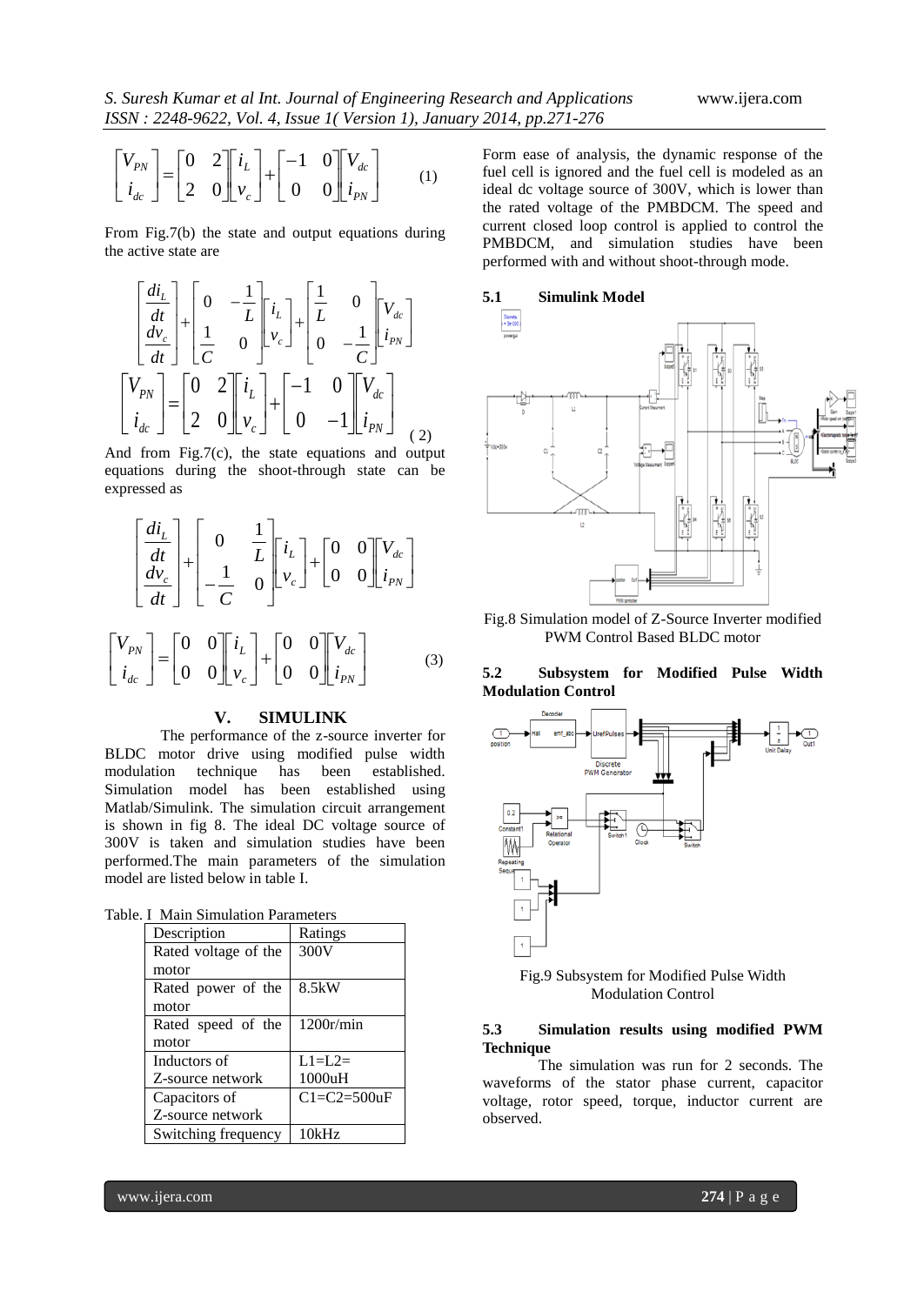

Fig.10 Stator phase current without shoot through state

The fig.10 shows stator phase current waveform without shoot through state at load 55Nm. The amplitude of the stator phase current cannot maintain at the rated value due to the less input dc voltage compared to the rated voltage of the BLDC motor.



Fig.11 Capacitor voltage without shoot through state

The fig.11 shows the capacitor voltage waveform without shoot through state at load 55Nm.Capacitor is charged to 300 voltage which is equal to the input dc voltage.

| 12004       |                    |     |     |     |           |            |     |            |  |
|-------------|--------------------|-----|-----|-----|-----------|------------|-----|------------|--|
| 1000<br>noc |                    |     |     |     |           |            |     |            |  |
| I<br>400    |                    |     |     |     |           |            |     |            |  |
| 400         |                    |     |     |     |           |            |     |            |  |
| 200         |                    |     |     |     |           |            |     |            |  |
|             |                    |     |     |     |           |            |     |            |  |
|             | $\alpha$<br>$\sim$ | 0.2 | 0.3 | 0.4 | Templanet | 0.6<br>0.6 | 0.7 | 0.8<br>0.9 |  |

Fig.12 Rotor speed without shoot through state

The above fig.12shows the rotor speed waveform without shoot through state at load 55Nm. Due to the absence of shoot through state the rotor speed reduces to 1000 rpm which is less than rated speed that is 1200 rpm.



Fig.13 Torque without shoot through state

The fig.13 shows the torque waveform without shoot through state at load 55Nm. Due to the absence of shoot through state the large torque ripples are formed.



Fig.14 Inductor current without shoot through state

The fig.14 shows the inductor current waveform without shoot through state at load 55Nm.



Fig.15 Stator phase current with shoot through state

The fig.15 shows the stator phase current waveform applying shoot through state with duty ratio  $d=0.2$  at time t=1sec at load 55Nm.By applying shoot through state the stator phase current maintain rated value.



Fig.16 Capacitor voltage with shoot through state

The fig.16 shows the capacitor voltage waveform applying shoot through state with duty ratio d=0.2 at time t=1sec at load 55Nm. Without shoot through state the capacitor voltage is 300V, with shoot through state of duty ratio d=0.2 the capacitor voltage increases to 400V.



Fig.17 Rotor speed with shoot through state

The fig.17 shows the rotor speed waveform applying shoot through state with duty ratio d=0.2 at time t=1sec at load 55Nm. Without shoot through state the rotor speed is 1000rpm, with shoot through state of duty ratio d=0.2 the rotor speed increases to 1200 rpm.